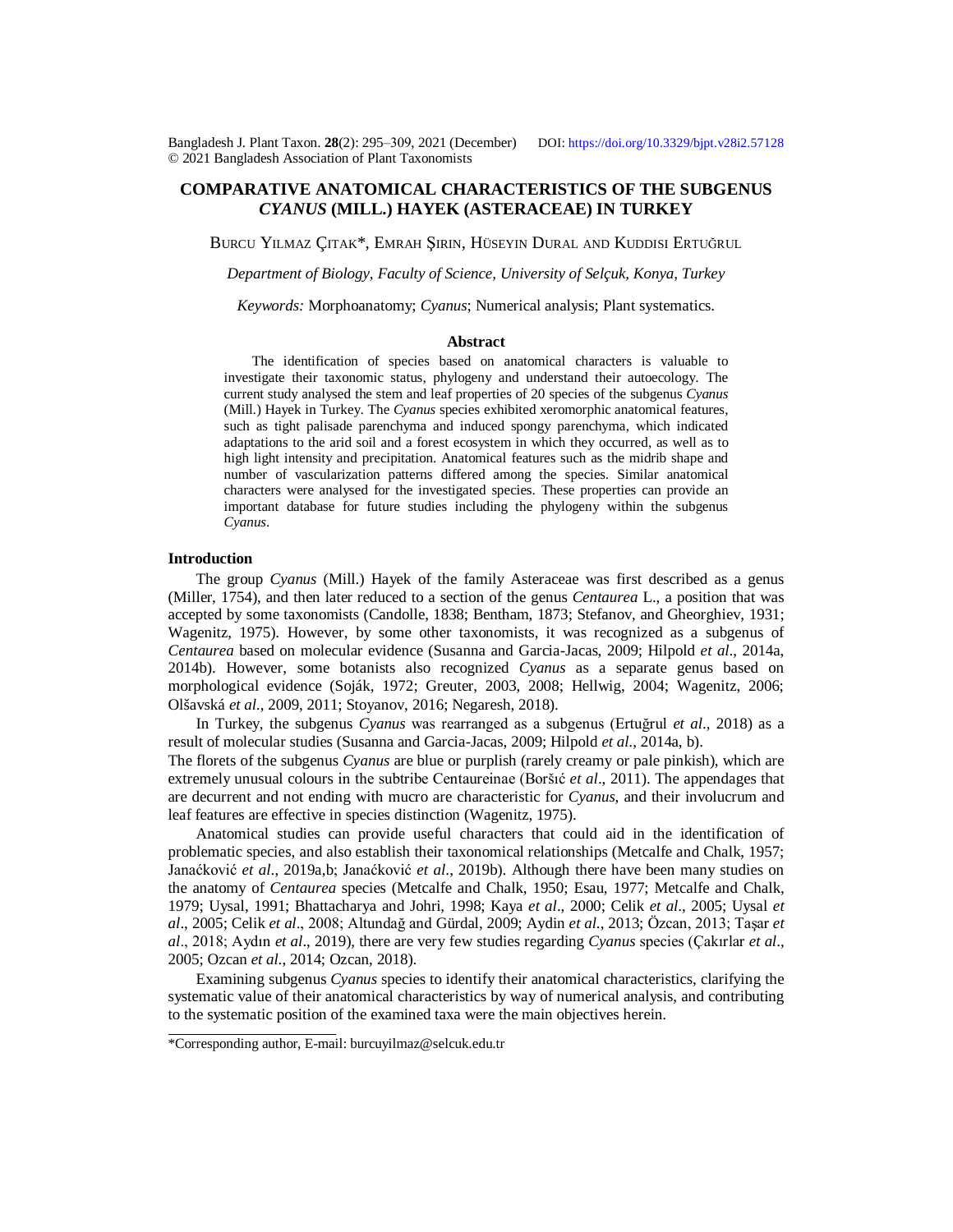# **Materials and Methods**

In this study 20 species of subgenus *Cyanus* in Turkey have been investigated (Table 1). The voucher specimens of each species, collected from at least five individuals, were stored in the Herbarium of Konya (KNYA). At least five fully-grown leaves and the middle parts of the stems were used in the analysis. Only sections of *C. lanigera* were taken from the herbarium specimen.

All procedures were performed at the Plant Anatomy Laboratory, Department of Biology, Selçuk University, Konya, Turkey, with either herbarium material or material fixed in 70%. Crosssections of the stem, leaf blade and midrib were obtained using a rotary microtome. The paraffin method was applied and the parts of stem and leaf were treated through alcohol and xylene series. The anatomical tissues were stained with safranin-fast green, which was used as an established method (Johansen, 1940). The vascularization patterns of the stems and leaves, parenchyma pattern, and arrangement of the midrib vascular system were analysed. The microphotographs of the anatomical slides were obtained using a Canon EOS450D digital camera (Ota City, Tokyo, Japan) attached to Leica 1000 DM light microscope (Wetzlar, Germany).

A total of nine anatomical characters (six quantitative and three qualitative) were measured (µm) or scored using Kameram v.21 analysis system software (Argenit, Istanbul, Turkey) (Tables 2 and 3). A data matrix was set using the recorded qualitative and quantitative characters. Based on the anatomical characters, the coefficients of correlation among the 20 species were determined and these species were grouped using the clustering analysis method (unweighted pair group method with arithmetic mean (UPGMA), dissimilarity, standardized variables). The clustering analysis was based on Gower's (1971) general coefficient similarity (Sneath and Sokal, 1973), which was used directly with a mixture of character types (binary, qualitative, and quantitative. Untransformed, centered, and unstandardized data were used to create a covariance matrix. MVSP 3.22 software (Kovach Computing Services, Anglesey, Wales) was used for all of the computations.

| Acronym        | Collection number | <b>Species</b>                                      | Locality                                                                      |  |  |  |  |
|----------------|-------------------|-----------------------------------------------------|-------------------------------------------------------------------------------|--|--|--|--|
| C1             | **ES-574-MS       | Centaurea reuteriana Boiss, var.<br>reuteriana      | C2 Muğla: Köyceğiz, Sandras mountain,<br>1763 m, 29.06.2015                   |  |  |  |  |
| $C2*$          | **ES-554-MS       | C. reuteriana Boiss. var. <i>phrygia</i><br>Bornm.  | B3 Afyon: Sultandağları, 1850 m,<br>21.05.2015                                |  |  |  |  |
|                | ES-582-MY         | C. reuteriana Boiss. var. phrygia<br>Bornm.         | A4 Karabük: Keltepe, step, 1800 m,<br>09.07.2015                              |  |  |  |  |
|                | ES-562-MS         | C. reuteriana Boiss. var. <i>phrygia</i><br>Bornm.  | C3 Isparta: Davraz Dağı, stony places, 1800<br>m, 16.06.2015                  |  |  |  |  |
| $C3*$          | **ES-659-MS       | C. lanigera DC.                                     | B5 Aksaray: Hasan mountain, 1979 m,<br>29.06.2016                             |  |  |  |  |
| C <sub>4</sub> | **ES-668-MS       | C. nigrofimbria (K. Koch) Sosn.                     | A8 Trabzon: Çaykara, Soğanlı mountain,<br>2300 m, 12.07.2016                  |  |  |  |  |
|                | $ES-595-AG,HG$    | C. nigrofimbria (K. Koch) Sosn.                     | A8 Trabzon: Çaykara: North of Soğanlı<br>Mountain, steppe, 2300 m, 12.07.2016 |  |  |  |  |
| C <sub>5</sub> | **ES-642-MS       | C. woronowii                                        | A9 Artvin: Ardanuç, 2 km to Rabat Church,<br>1273 m, 11.06.2016               |  |  |  |  |
| $C6*$          | **ES-656-MS       | C. eflanensis (Kaya & Bancheva)<br>Şirin & Ertuğrul | A4 Karabük: Bartın-Safranbolu road, 1078<br>m, 15.06.2016                     |  |  |  |  |

**Table 1. Locality information of the investigated taxa of** *Cyanus* **subgenus.**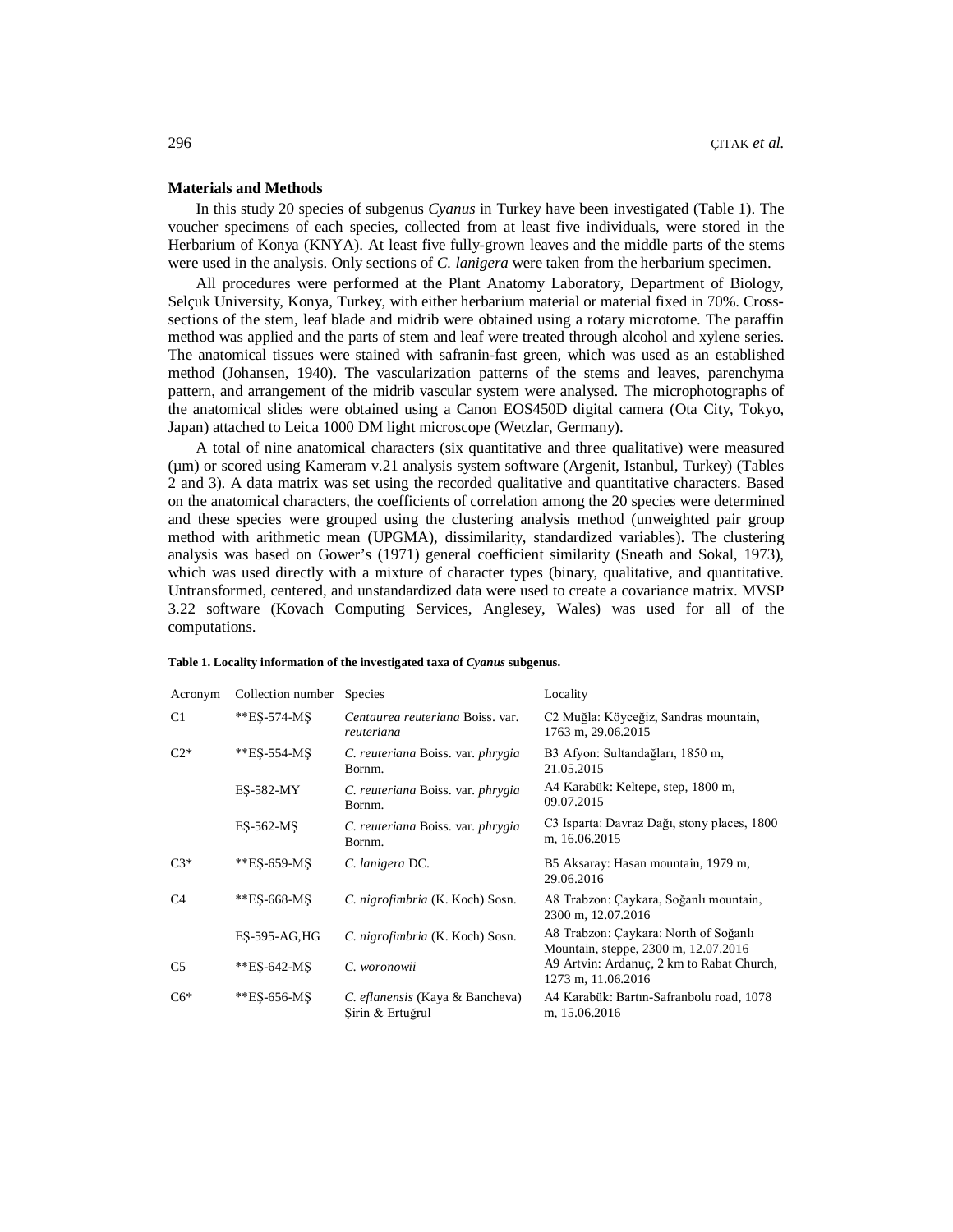| Acronym         | Collection number | Species                                                                 | Locality                                                                                        |  |  |  |  |  |
|-----------------|-------------------|-------------------------------------------------------------------------|-------------------------------------------------------------------------------------------------|--|--|--|--|--|
| C7              | **ES-605-MS       | C. thirkei Sch. Bip.                                                    | B1 Manisa: Spil Mountain, Merdivencik, P.<br>Nigra openings, 951 m, 30.04.2016                  |  |  |  |  |  |
| C8              | EŞ-591-MŞ         | C. cheiranthifolia Willd. var.<br>cheiranthifolia                       | A9 Ardahan: Çıldır-Aktaş road, 2100 m,<br>14.08.2015                                            |  |  |  |  |  |
| **ES-672-MS     |                   | C. cheiranthifolia Willd. var.<br>cheiranthifolia                       | A9 Ardahan: Hanak, Aydere Village, step,<br>2326 m, 14.07.2016.                                 |  |  |  |  |  |
| C9              | **ES-643-MS       | C. cheiranthifolia Willd. var.<br>purpurascens (DC.) Wagenitz           | A9 Ardahan: Değirmenli village, 2287 m,<br>11.06.2016                                           |  |  |  |  |  |
| C10             | **ES-622-MS       | C. bourgaei Boiss.                                                      | C4 İçel: Mut, 1561 m, 15.05.2016                                                                |  |  |  |  |  |
|                 | ES-572-MS         | C. bourgaei Boiss.                                                      | C3 Antalya: Elmalı, Kızlar Sivrisi dağcılar<br>șenlik alanı, road sides, 1900 m, 29.06.2015     |  |  |  |  |  |
| C11             | ES-577-MS         | C. pichleri Boiss. subsp. pichleri                                      | A5 Amasya: Merzifon, 1502 m, 07.07.2015                                                         |  |  |  |  |  |
|                 | EŞ-567-MŞ         | C. pichleri Boiss. subsp. pichleri                                      | C2 Antalya: Korkuteli, Kırkpınar Plateau,<br>1600 m, 17.06.2015                                 |  |  |  |  |  |
|                 | **ES-535-MS       | C. pichleri Boiss. subsp. pichleri                                      | C3 Isparta: Davraz Mountain, steppe, 1600<br>m, 12.05.2015                                      |  |  |  |  |  |
| $C12*$          | **ES-635-MS       | C. pichleri Boiss. subsp.<br>extrarosularis (Hayek & Siehe)<br>Wagenitz | C5 Niğde: Demirkazık Mountain, 1849 m,<br>02.06.2016                                            |  |  |  |  |  |
|                 | ES-576-MS         | C. pichleri Boiss. subsp.<br>extrarosularis (Hayek & Siehe)<br>Wagenitz | B2 Kütahya: Murat Mountain, near summit,<br>Pinus nigra openings, 1850 m, 01.07.2015            |  |  |  |  |  |
|                 | ES-613-MS         | C. pichleri Boiss. subsp.<br>extrarosularis (Hayek & Siehe)<br>Wagenitz | B3 Eskişehir: Kütahya - Eskişehir road,<br>steppe, 820 m, 03.05.2016                            |  |  |  |  |  |
|                 | ES-616-MS         | C. pichleri Boiss. subsp.<br>extrarosularis (Hayek & Siehe)<br>Wagenitz | B5 Kayseri: Yahyalı - Aladağ road, red-<br>brown soils, 1727 m, 05.05.2016                      |  |  |  |  |  |
|                 | EŞ-568-MŞ         | C. pichleri Boiss. subsp.<br>extrarosularis (Hayek & Siehe)<br>Wagenitz | C4 Konya: Konya-Beyşehir road, turnout of<br>Ayışığı At Çiftliği, steppe, 1270 m,<br>27.06.2015 |  |  |  |  |  |
|                 | ES-623-MS         | C. pichleri Boiss. subsp.<br>extrarosularis (Hayek & Siehe)<br>Wagenitz | C5Niğde: Niğde/Adana; Aladağ, Narpuz<br>Boğazı, steppe, 2224 m, 16.05.2016                      |  |  |  |  |  |
| C13             | **EŞ-583-MŞ       | C. triumfettii subsp. axillaris<br>(Čelak.) Stef. & T. Georgiev         | B2 Kütahya: Akdağ, 1610 m, 14.05.2016                                                           |  |  |  |  |  |
|                 | EŞ-579-MŞ         | C. triumfettii subsp. axillaris<br>(Celak.) Stef. & T. Georgiev         | A4 Bolu: Mengen, 1 km to Arak Village, P.<br>nigra forest, 812 m, 08.07.2015                    |  |  |  |  |  |
|                 | EŞ-548-MŞ         | C. triumfettii subsp. axillaris<br>(Celak.) Stef. & T. Georgiev         | A4 Çankırı: Step, 750 m, 20.05.2015                                                             |  |  |  |  |  |
| C <sub>14</sub> | **ES-645-MS       | C. huetii Boiss.                                                        | A9 Ardahan: Çıldır, 1 km to Gökbelen<br>Village, sides of fields, 1991 m, 12.06.2016            |  |  |  |  |  |
|                 | ES-666-MS         | C. huetii Boiss.                                                        | B7 Sivas: Divriği, Göl Mountain, summit,<br>steppe, 1926 m, 01.07.2016                          |  |  |  |  |  |
| $C15*$          | **ES-618-MS       | C. mathiolifolia Boiss.                                                 | C2 Denizli: Honaz Mountain, 1829 m,<br>12.05.2016                                               |  |  |  |  |  |
|                 | ES-549-MS         | C. mathiolifolia Boiss.                                                 | B3 Afyon: Sultandağı, Dereçine-Büyükyayla<br>road, road sides, 1350 m, 21.05.2015               |  |  |  |  |  |
|                 | ES-599-MS         | C. mathiolifolia Boiss.                                                 | C2 Burdur: from Tefenni to Korkuteli, stony                                                     |  |  |  |  |  |

places, 1351 m, 28.04.2016

**Table 1 Contd.**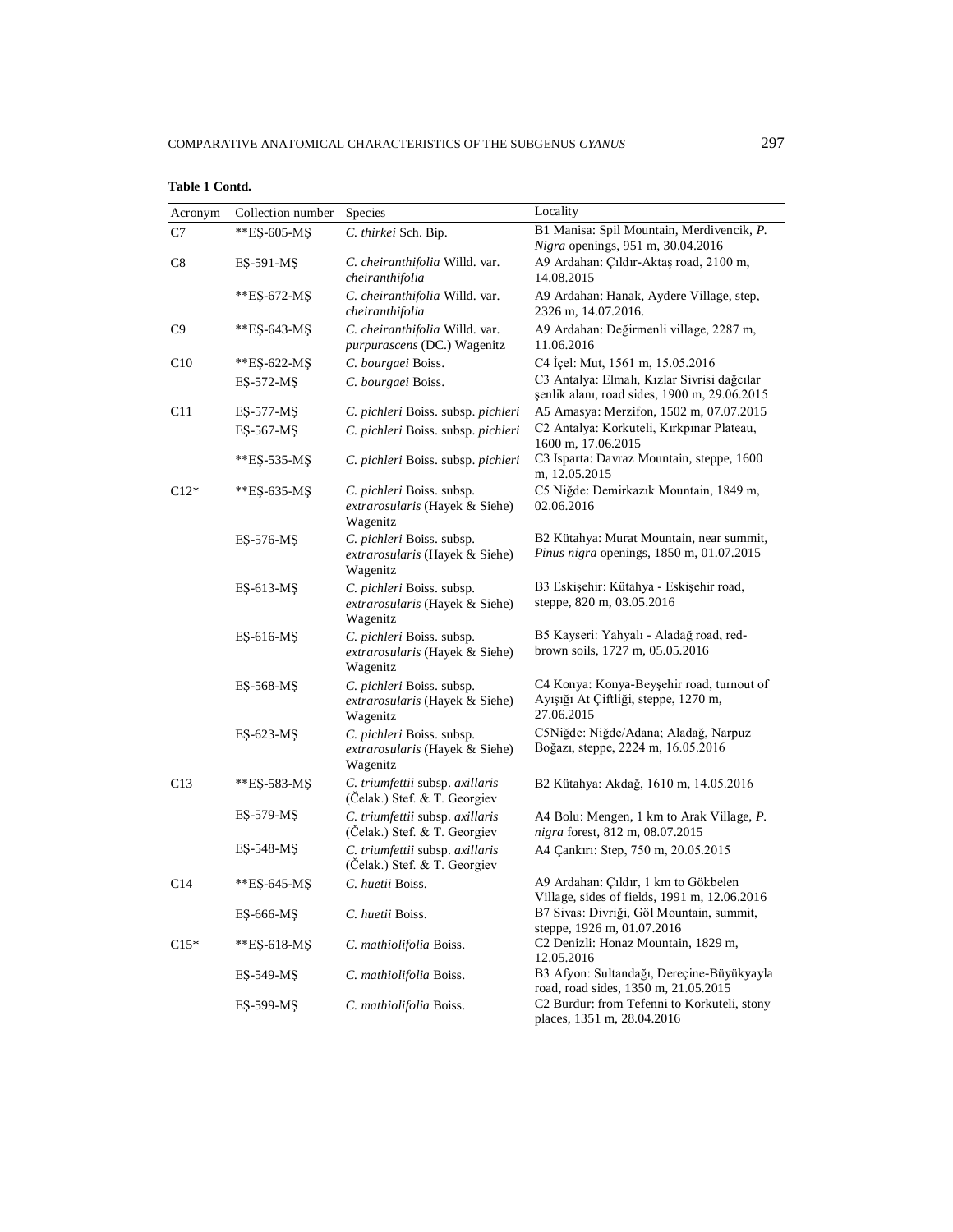# **Table 1 Contd.**

| Acronym         | Collection number | Species                                  | Locality                                                                                             |  |  |  |  |
|-----------------|-------------------|------------------------------------------|------------------------------------------------------------------------------------------------------|--|--|--|--|
|                 | ES-561a-MS        | C. mathiolifolia Boiss.                  | C2 Isparta: Davraz Mountain, stony places,<br>1800 m, 16.06.2015                                     |  |  |  |  |
|                 | ES-564-MS         | C. mathiolifolia Boiss.                  | C2 Isparta: Davraz Mountain, around ski<br>resort, steppe, 1600 m, 16.06.2015                        |  |  |  |  |
| $C16*$          | $*ES-614-MS$      | C. germanicopolitana Bornm.              | A4 Çankırı: Eldivan, before 3 km to<br>Oğlaklı Village, road sides, 854 m,<br>04.05.2016             |  |  |  |  |
| C17             | **ES-547-MS       | C. depressa Bieb.                        | A4 Çankırı: Hacı Ali Dinlenme Tesisi, road<br>sides, 700 m, 20.05.2015                               |  |  |  |  |
|                 | ES-637-MS         | C. depressa Bieb.                        | A5 Amasya: Akdağ, near summit, road<br>sides, 1003 m, 09.06.2016                                     |  |  |  |  |
|                 | ES-545-MS         | C. depressa Bieb.                        | B3 Afyon: Sinanpaşa, Düzağaç Town, road<br>sides, 1150 m, 15.05.2015                                 |  |  |  |  |
|                 | ES-557-MS         | C. depressa Bieb.                        | B4 Ankara: Hacı Hasan Village, 'Sevgi<br>ciceği' protected area, fallow places, 950<br>m, 28.05.2015 |  |  |  |  |
|                 | ES-541-MS         | C. depressa Bieb.                        | C2 Denizli: 950 m, 13.05.2015                                                                        |  |  |  |  |
| C18             | **ES-598-MS       | C. pinardii Boiss.                       | C3 Burdur: İlyas village, 870 m,<br>28.04.2016                                                       |  |  |  |  |
|                 | ES-603-MS         | C. pinardii Boiss.                       | B2 Uşak: Southwest of Uşak, near Karabol<br>stream, steppe, 580 m, 29.04.2016                        |  |  |  |  |
|                 | ES-602-MS         | C. pinardii Boiss.                       | B3 Afyon: Dazkırı, Sarıkavak Village, edge<br>of fields, 864 m, 29.04.2016                           |  |  |  |  |
| $C19*$          | **ES-560-MS       | C. tchihatcheffii Fisch. & C. A.<br>Mey. | B3 Afyon: Dazkırı, 864 m, 15.06.2015                                                                 |  |  |  |  |
| C <sub>20</sub> | **ES-604-MS       | C. cyanus L.                             | B1 Manisa: Spil Mountain, 647 m,<br>30.04.2016                                                       |  |  |  |  |

\*Endemic taxa, \*\* Selected taxa.

# **Table 2. Anatomical traits used in statical analysis of** *Cyanus* **subgenus.**

| Vegetative organ | Acronyms       | Definition of anatomical traits                                    |
|------------------|----------------|--------------------------------------------------------------------|
| Stem             | A1             | Number of vessels                                                  |
|                  | A2             | Diameter of pith cells                                             |
|                  | A <sub>3</sub> | Width of collenchyma                                               |
| Leaf             | A4             | Sclerenchyma cells on phloem                                       |
|                  | A5             | Mesophyll type                                                     |
|                  | A6             | Mesophyll thickness                                                |
|                  | A7             | Length of palisade cells                                           |
|                  | A8             | Width of palisade cells                                            |
|                  | A9             | Width of spongy parenchyma/mesophyll                               |
|                  | A10            | Row of palisade tissue                                             |
|                  | A11            | Width of spongy parenchyma                                         |
|                  | A12            | The shape of midrib (triangular: 0, linear: 1, oval:2, v-shaped:3) |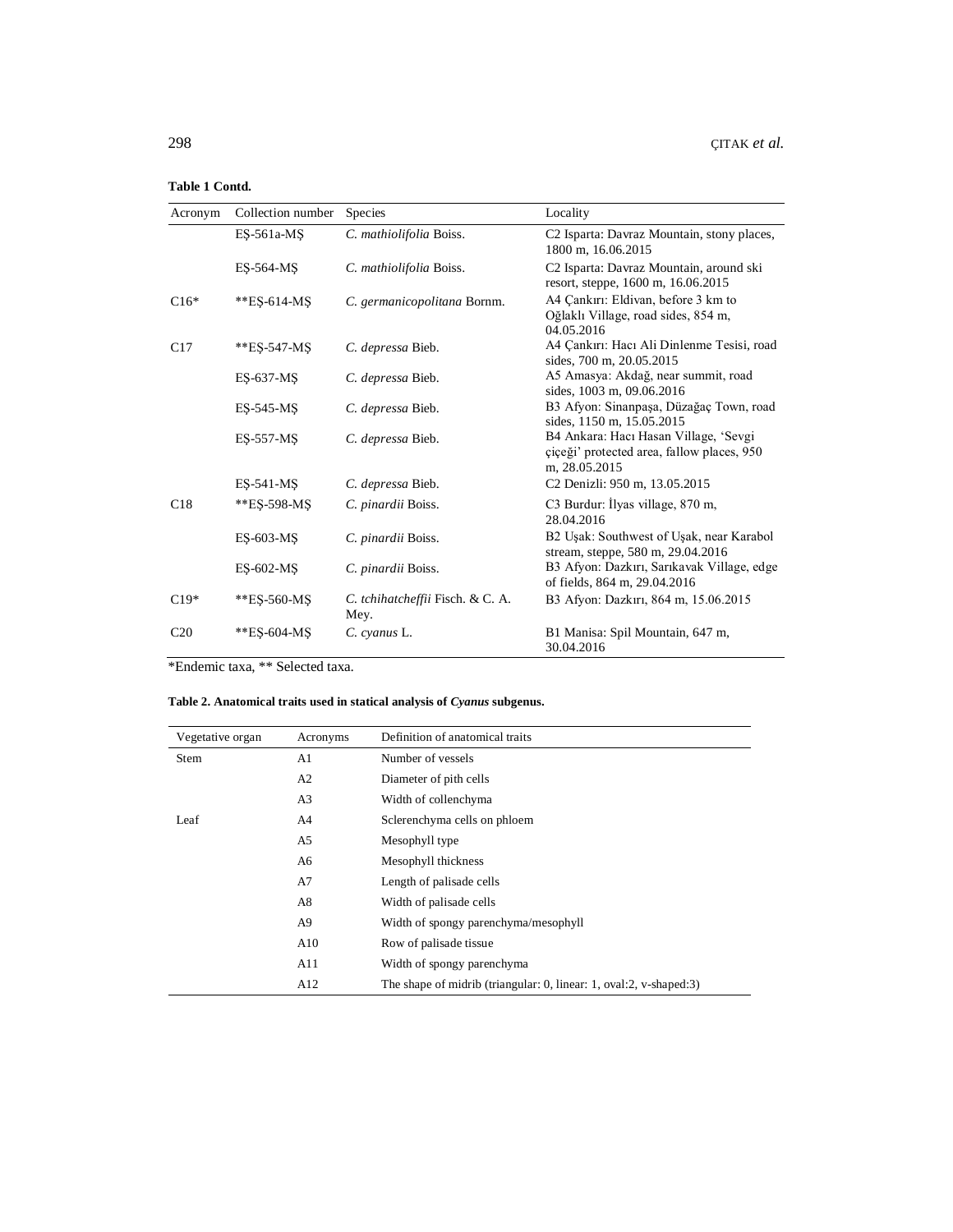| Species/Anatomical<br>characters           | A1 | A <sub>2</sub> | A <sub>3</sub> | A4           |                  | A5 A6  | A7    | A8    | A <sup>9</sup> | A10            | A11    | A12            |
|--------------------------------------------|----|----------------|----------------|--------------|------------------|--------|-------|-------|----------------|----------------|--------|----------------|
| C. reuteriana var.<br>reuteriana           | 18 | 93.51          | 146.43         | -1           | $\boldsymbol{0}$ | 690.37 | 67.39 | 18.45 | 0.12           | -3             | 88.52  | 2              |
| C. reuteriana var.<br>phrygia              | 20 | 82.19          | 57.74          | $\mathbf{1}$ | 0                | 230.76 | 40.85 | 12.90 | 0.46           | 3              | 108.44 | $\overline{1}$ |
| C. lanigera                                | 18 | 38.25          | 128.43         | 1            | $\mathbf{0}$     | 152.79 | 18.56 | 7.04  | 0.27           | 2              | 42.41  | 2              |
| C. nigrofimbria                            | 19 | 80.71          | 79.80          | 1            | 1                | 203.39 | 31.80 | 20.64 | 0.31           | 2              | 63.35  | $\mathbf{0}$   |
| C. woronowii                               | 20 | 61.58          | 125.14         | $\Omega$     | 1                | 105.23 | 23.35 | 13.36 | 0.28           | $\overline{2}$ | 29.71  | $\Omega$       |
| C. eflanensis                              | 16 | 76.53          | 103.4          | 1            | 0                | 227.13 | 32.04 | 16.55 | 0.28           | $\overline{2}$ | 65.81  | $\overline{c}$ |
| C. thirkei                                 | 20 | 40.58          | 97.09          | $\mathbf{0}$ | $\Omega$         | 209.63 | 25.34 | 11.07 | 0.21           | 3              | 44.63  | $\Omega$       |
| C. cheiranthifolia var.<br>cheiranthifolia | 26 | 114.73         | 175.63         | 1            | $\mathbf{0}$     | 202.09 | 34.55 | 16.22 | 0.28           | 2              | 58.53  | $\overline{0}$ |
| C. cheiranthifolia var.<br>purpurascens    | 24 | 82.23          | 88.72          | $\mathbf{1}$ | $\boldsymbol{0}$ | 421.05 | 60.37 | 24.16 | 0.24           | $\overline{2}$ | 103.02 | -1             |
| C. bourgaei                                | 13 | 50.05          | 62.46          | 1            | $\mathbf{0}$     | 262.81 | 48.92 | 14.49 | 0.17           | 2              | 45.41  | $\overline{c}$ |
| C. pichleri subsp.<br>pichleri             | 19 | 57.64          | 116.33         | 1            | 0                | 165.38 | 26.22 | 10.82 | 0.27           | 3              | 44.76  | $\mathbf{0}$   |
| C. pichleri subsp.<br>extrarosularis       | 16 | 65.31          | 111.99         | -1           | $\mathbf{0}$     | 231.94 | 29.23 | 14.55 | 0.22           | $\overline{2}$ | 52.53  | 3              |
| C. triumfettii subsp.<br>axillaris         | X  | X              | X              | X            | 0                | 68.86  | 21.83 | 7.89  | 0.50           | $\overline{2}$ | 34.71  | 2              |
| C. huetii                                  | 21 | 73.64          | 107.3          | 1            | $\Omega$         | 269.87 | 41.89 | 15.21 | 0.21           | $\overline{c}$ | 58.18  | $\Omega$       |
| C. mathiolifolia                           | 14 | 55.93          | 107.9          | 1            | $\mathbf{0}$     | 257.08 | 40.01 | 14.26 | 0.21           | 2              | 54.83  | $\mathbf{0}$   |
| C. germanicopolitana                       | 16 | 95.15          | 162.33         | -1           | 0                | 268.47 | 40.42 | 21.85 | 0.12           | 3              | 33.87  | 3              |
| C. depressa                                | 16 | 101.94         | 130.21         | -1           | 0                | 230.03 | 39.81 | 13.55 | 0.15           | $\overline{2}$ | 34.97  | $\overline{0}$ |
| C. pinardii                                | 17 | 68.20          | 82.46          | 1            | 0                | 354.67 | 70.98 | 25.33 | 0.20           | $\overline{2}$ | 72.62  | $\overline{0}$ |
| C. tchihatcheffii                          | 21 | 50.79          | 56.45          | $\mathbf{0}$ | $\Omega$         | 236.21 | 53.20 | 18.8  | 0.14           | $\overline{2}$ | 34.83  | 2              |
| C. cyanus L.                               | 16 | 81.97          | 145.26         | 1            | 0                | 217.05 | 47.30 | 17.80 | 0.17           | 2              | 38.25  | 3              |

Table 3. The anatomical measurements and observations of *Cyanus* subgenus.

# **Results and Discussion**

#### *Stem anatomy*

The stem cross-section varied in size among the species (Table 3). In most, it was oval-shaped with leaf blade parts (Figs 1-5). In the examined species, the stems were densely covered by unicellular trichomes (Figs 1-5). Collenchyma was present at protrusion areas in stem crosssections. Cortex parenchyma had two types of cells; the first was cylindrical-shaped with abundant chlorophyll, the second was oval-shaped with less chlorophyll. Sclerenchyma was placed above the phloem in the cortical parenchyma of most of the species.

In all of the species examined, vascular bundles were collateral type, forming either continuous or discontinuous rings, arcs, or rings with arcs inside (Figs 1-5). Sclerenchymatic caps were found around the vascular bundles in the examined species, except in *C. tchihatcheffii*, *C. woronowii*, and *C. thirkei* (Figs 1,3,4). Vascular bundles were observed near the abaxial surface of the stems and varied in number among the species.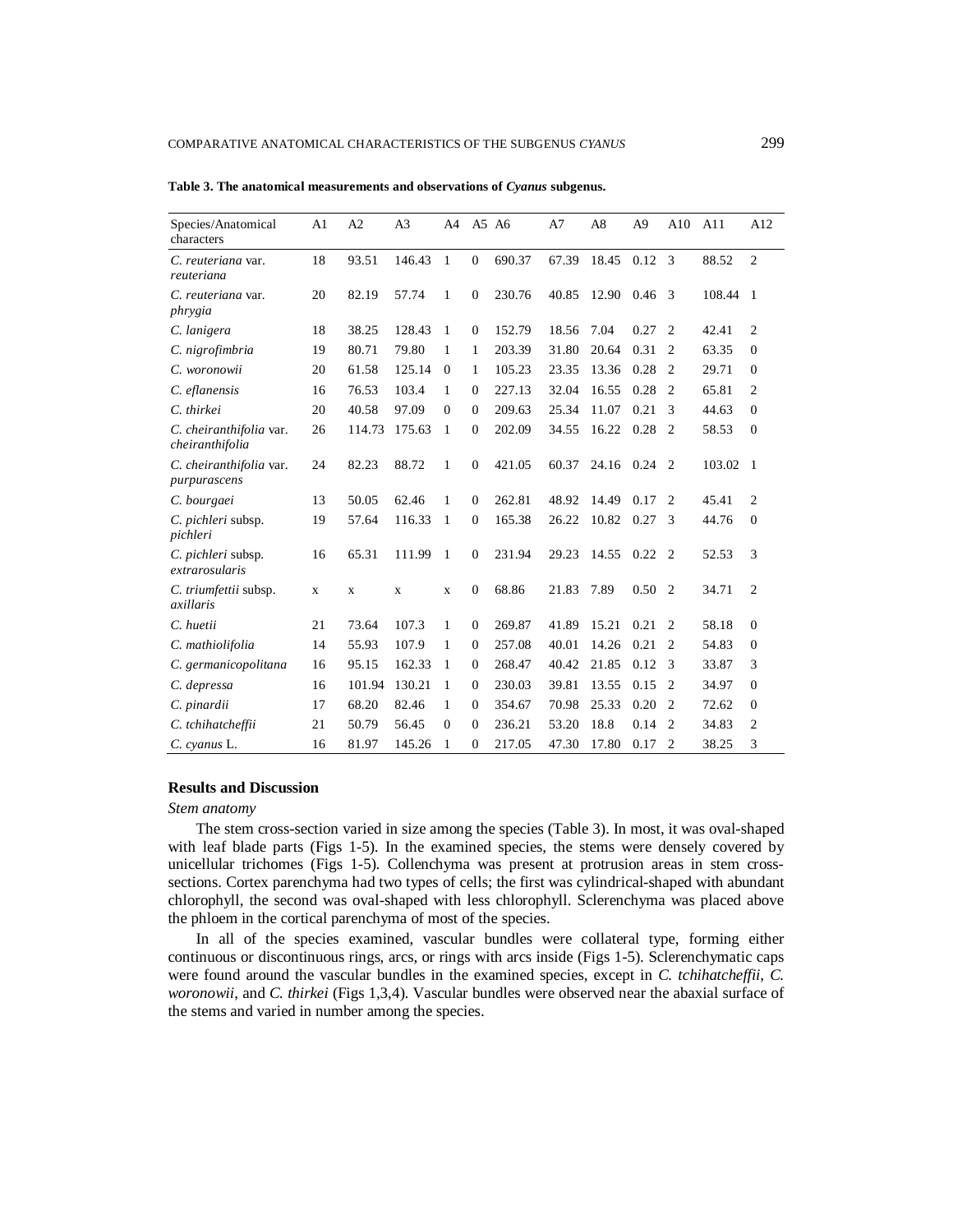

Fig. 1. The stem anatomical photographs of *Cyanus* subgenus. (a) general view, (b) close view 1. *C. reuteriana* var. *reuteriana* 2. *C. reuteriana* var*. phyrgia,* 3. *C. lanigera,* 4. *C. nigrofimbria.* ep:epidermis, cl:chlorenchyma, co:collenchyma, sc:sclerenchyma, ph:phloem, x:xylem, pi:pith



Fig. 2. The stem anatomical photographs of *Cyanus* subgenus. (a) general view, (b) close view 1. *C. woronowii,* 2. *C. eflanensis,* 3. *C. thirkei,* 4. *C. bourgaei.* ep:epidermis, cl:chlorenchyma, co:collenchyma, sc:sclerenchyma, ph:phloem, x:xylem, pi:pith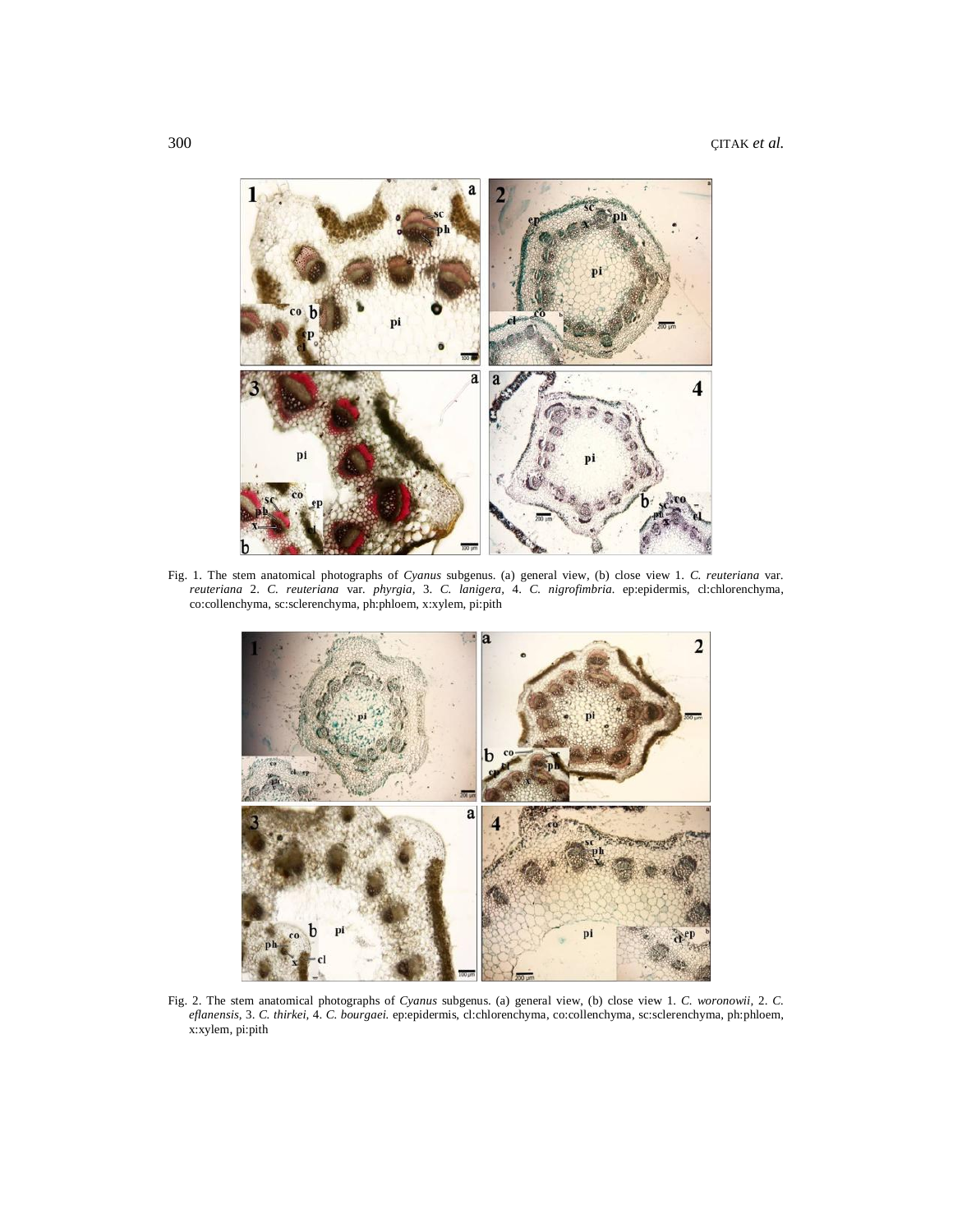

Fig. 3. The stem anatomical photographs of *Cyanus* subgenus. (a) general view, (b) close view. 1. *C. cheiranthifolia* var. *cheiranthifolia,* 2. *C. cheiranthifolia* var. *purpurascens* 3. *C. pichleri* subsp*. pichleri* 4. *C. pichleri* subsp. *extrarosularis.* ep:epidermis, cl:chlorenchyma, co:collenchyma, sc:sclerenchyma, ph:phloem, x:xylem, pi: pith



Fig. 4. The stem anatomical photographs of *Cyanus* subgenus. (a) general view, (b) close view. 1. *C. triumfetti* subsp*. axillaris,* 2. *C. huetii,* 3. *C. mathiolifolia,* 4. *C. germanicopolitana.* ep:epidermis, cl:chlorenchyma, co:collenchyma, sc:sclerenchyma, ph:phloem, x:xylem, pi:pith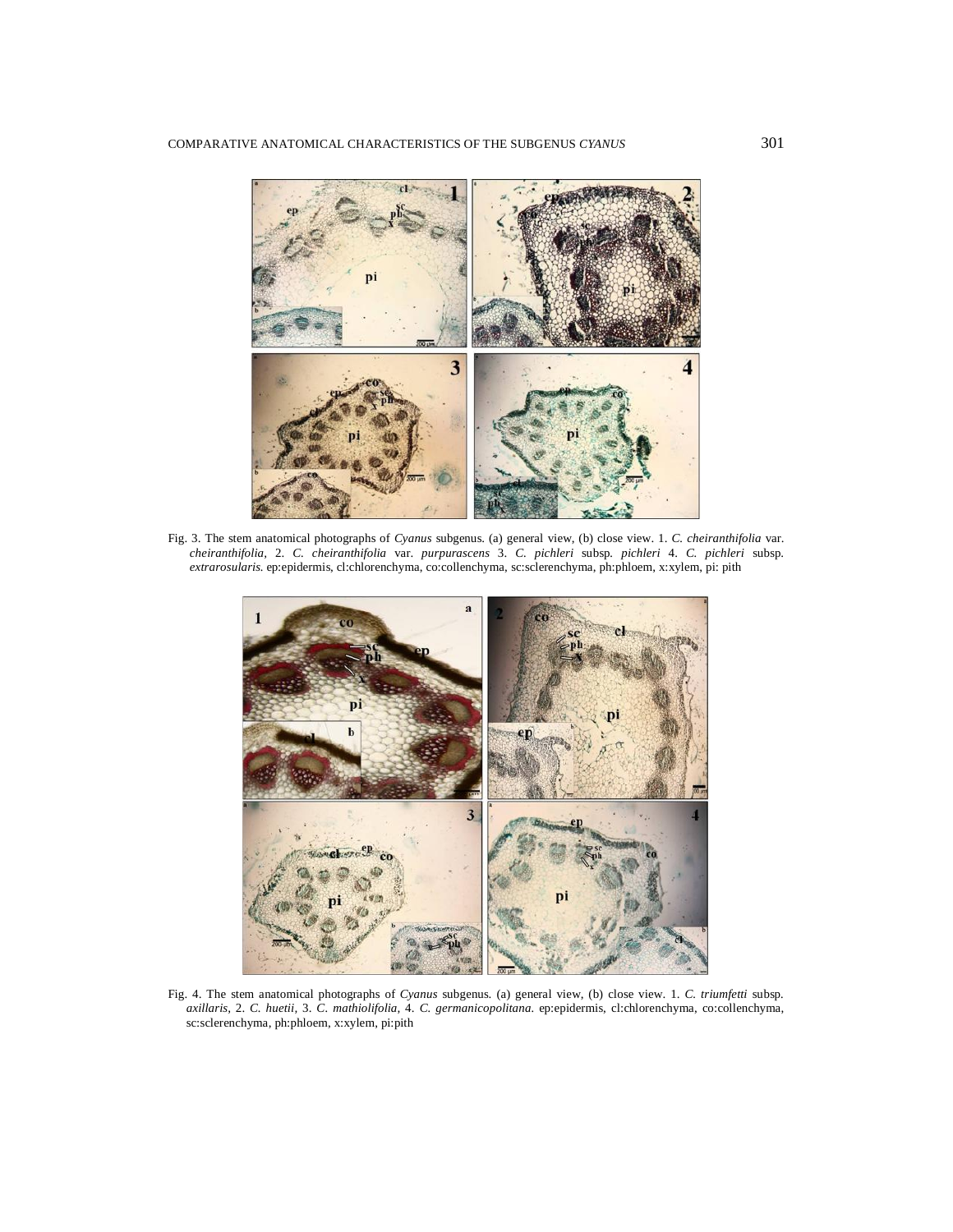

Fig. 5. The stem anatomical photographs of *Cyanus* subgenus. (a) general view, (b) close view. 1. *C. depressa,* 2. *C. pinardii,* 3. *C. tchihatcheffii,* 4. *C. cyanus.* ep:epidermis, cl:chlorenchyma, co:collenchyma, sc:sclerenchyma, ph:phloem, x:xylem, pi:pith



Fig. 6. The leaf anatomical photographs of *Cyanus* subgenus. (a) general view of midrib, (b) lamina view. 1. *C. reuteriana* var. *reuteriana*, 2. *C. reuteriana* var*. phyrgia*, 3. *C. lanigera*, 4. *C. nigrofimbria.* ue: upper epidermis, le:lower epidermis, pp:palisade parenchyma, sp: spongy parenchyma, vb:vascular bundle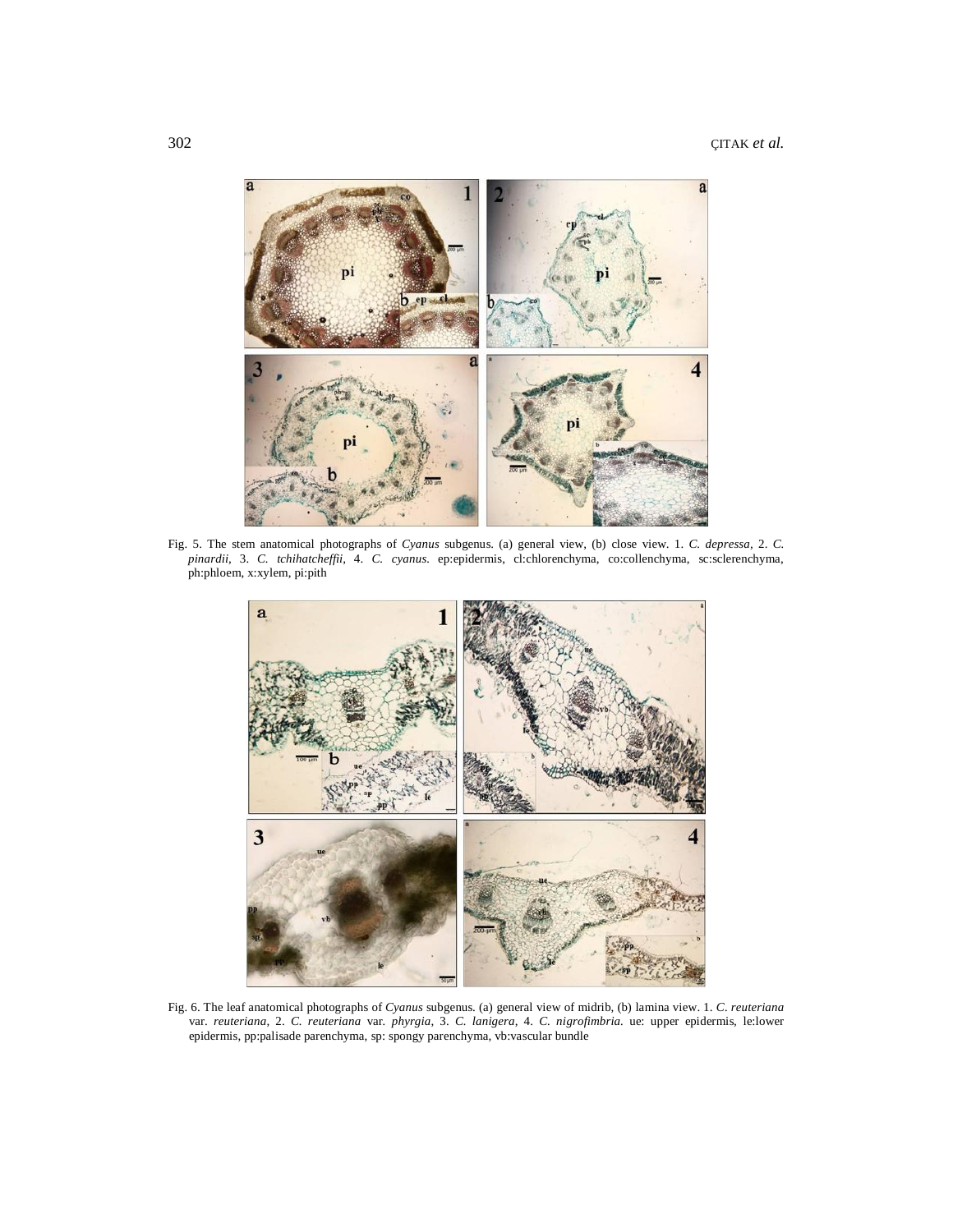# *Leaf blade and Midrib*

The shape of the epidermal cells from the adaxial face was either rectangular or oval (Figs 6- 10). The epidermis was uniseriate in all of the species. Collenchyma occurred under the midrib epidermis in all of the species. The mesophyll was equifacial in 17 species with well-defined palisade and reduced spongy parenchyma, bifacial in three species: *C. woronowii*, *C. nigrofimbria*, and *C. reuteriana* var. *phrygia* (Figs 6 and 7). Palisade parenchyma was composed of two to three layers of elongated cylindrical cells (Table 3). Cells of spongy parenchyma were predominantly cuboid, variably compressed according to the species. Only three species were characterized by loose spongy parenchyma, with larger intercellular spaces. Stomata were observed at the level of the epidermal line (Figs 6-10) in the species.

Midrib shape in cross-sectional view also varied among the species (Figs 6-10). On the abaxial side, it was convex in all of the species. On the adaxial side, convex (Figs 6,7,9), concave (Figs 6, 8,10), and planar midribs were found (Figs 6,8,9,10). The midrib vascular system was organized into arches that were formed by collateral bundles arranged in groups of 1 or 3.

# *Statistical analysis*

The dendrogram derived from the cluster analysis using the UPGMA based on the nine anatomical variables of the 20 *Cyanus* species is presented in Fig. 11, in which the similarities among the examined species were presented. The dendrogram revealed two main groups: Groups A and B. Group A (with 58% similarity) comprised one perennial plant, *C. reuteriana* var. *phrygia*. Group B (with 62% similarity) comprised the remaining 19 taxa of the annuals and perennials of Turkish *Cyanus*. Group B consisted of two main clusters, which were described further as Clusters B1 and B2. Cluster B1 included *C. germanicopolitana* and *C. reuteriana* var. *reuteriana* (with 72% similarity). Group C consisted of only *C. triumfetti* subsp. *axillaris*. Cluster D included two main clusters: Clusters D1 and D2. Cluster D1 included two species: *C. cheirantifolia* var. *purpurascens* and *C. pinardii*. D2 contained two main clusters: Groups E and F. Group E consisted of two species *C. nigrofimbria* and *C. woronowii* (with 84% similarity). Cluster F included 10 species in two different subclusters: F1 and F2. Sub-cluster F1 comprised two further subclusters: Groups G and H. Group G contained only *C. lanigera*. Group H included two subclusters: Group H1 and H2. Group H1 contained *C. eflanensis*, *C. pichleri* subsp*. extrarosularis*, and *C. cyanus* (with 88% similarity) under two different subclusters. Group F2 included two subclusters, namely Subclusters F3 and F4. Subcluster F3 contained only *C. cheiranthifolia* var. *cheiranthifolia*. Subcluster F4 comprised *C. matthiolifolia* and *C. huetii* and *C. depressa* under two different smaller subclusters (with 93% similarity).

The anatomical findings on the subgenus *Cyanus* herein supported the results of Sirin *et al*. (2017), Sirin *et al*. (2019), and Citak *et al*. (2021), from the point of view of the karyological, palynomorphological, and achene morphological data.

The stem anatomical characters were determined to vary among the species; however, patterns allowing distinctions among species were not detected. Çakırlar *et al*. (2005) presented differences in the vascularization patterns of the stems of *C. tchihatcheffii* and *C. depressa*, including variations in the vascular bundle type, and number and position of accessory bundles (Fig. 5). The shape of the stem cross-sections was rounded, semi-rounded, rectangle, circular, or irregular in the family Asteraceae (Celik *et al*., 2005, 2008; Aydin *et al*., 2013; Aydin *et al*., 2019) and also in the subgenus *Cyanus* (Çakırlar *et al*., 2005, Özcan *et al*., 2014, Özcan, 2018). The position and the number of layers of the collenchyma tissue are important in plant communities (Metcalfe and Chalk, 1950; Özörgücü *et al*., 1991; Lersten and Curtis, 1997; Makbul *et al*., 2008, Aydin *et al*., 2013, Özcan *et al*., 2014). In current study, it was observed that different rows of collenchymatic tissue (3–10 rows) were located under epidermis. The arrangement of the vascular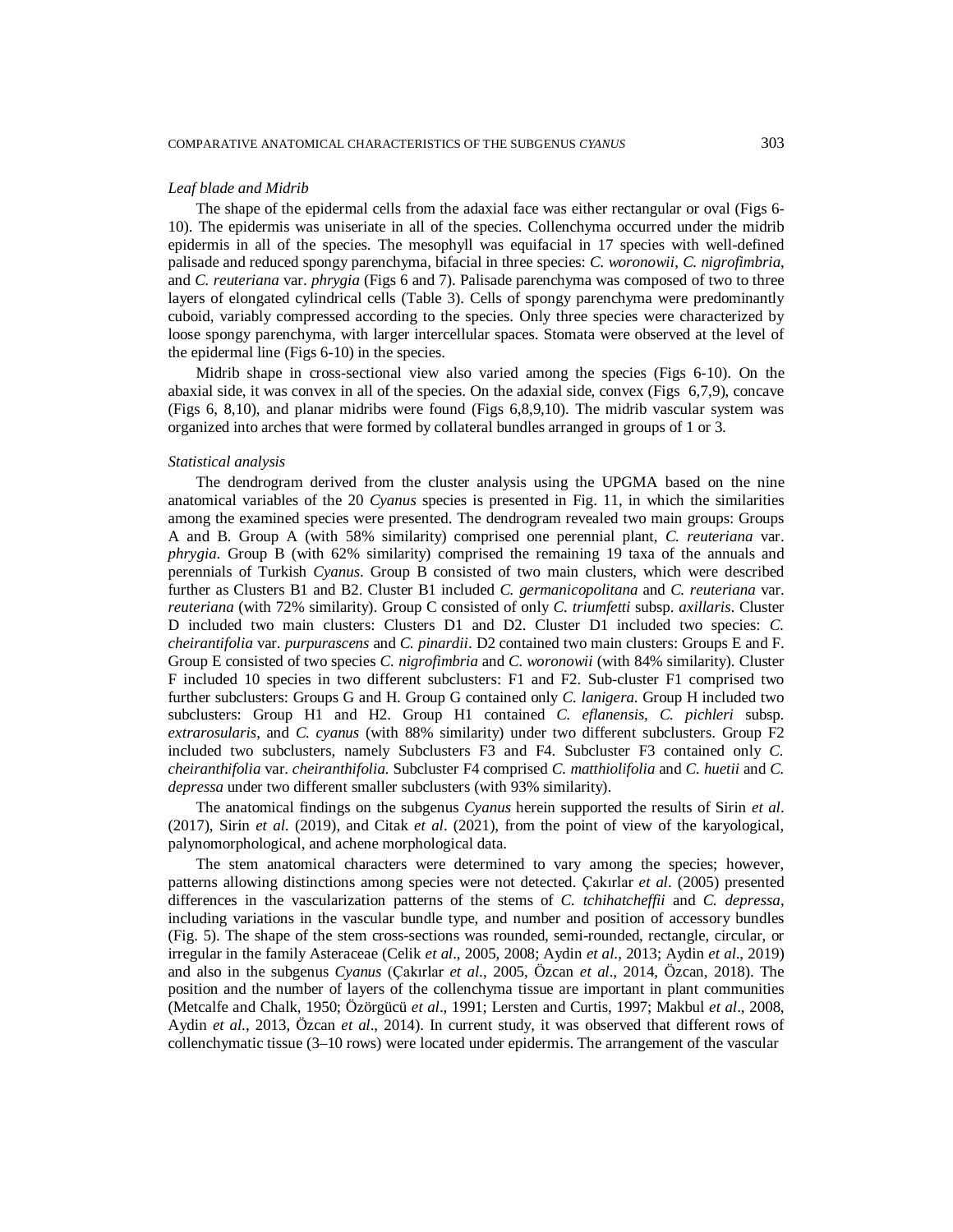

Fig. 7. The leaf anatomical photographs of *Cyanus* subgenus. (a) general view of midrib, (b) lamina view. 1. *C. woronowii,*  2. *C. eflanensis,* 3. *C.thirkei*, 4. *C. bourgaei.* ue: upper epidermis, le:lower epidermis, pp:palisade parenchyma, sp: spongy parenchyma, vb:vascular bundle



Fig. 8. The leaf anatomical photographs of *Cyanus* subgenus. (a) general view of midrib, (b) lamina view*.* 1. *C. cheiranthifolia var. cheiranthifolia*, 2. *C. cheiranthifolia var. purpurascens,* 3. *C. pichleri subsp. pichleri,* 4. *C. pichleri subsp. extrarosularis.* ue: upper epidermis, le:lower epidermis, pp:palisade parenchyma, sp: spongy parenchyma, vb:vascular bundle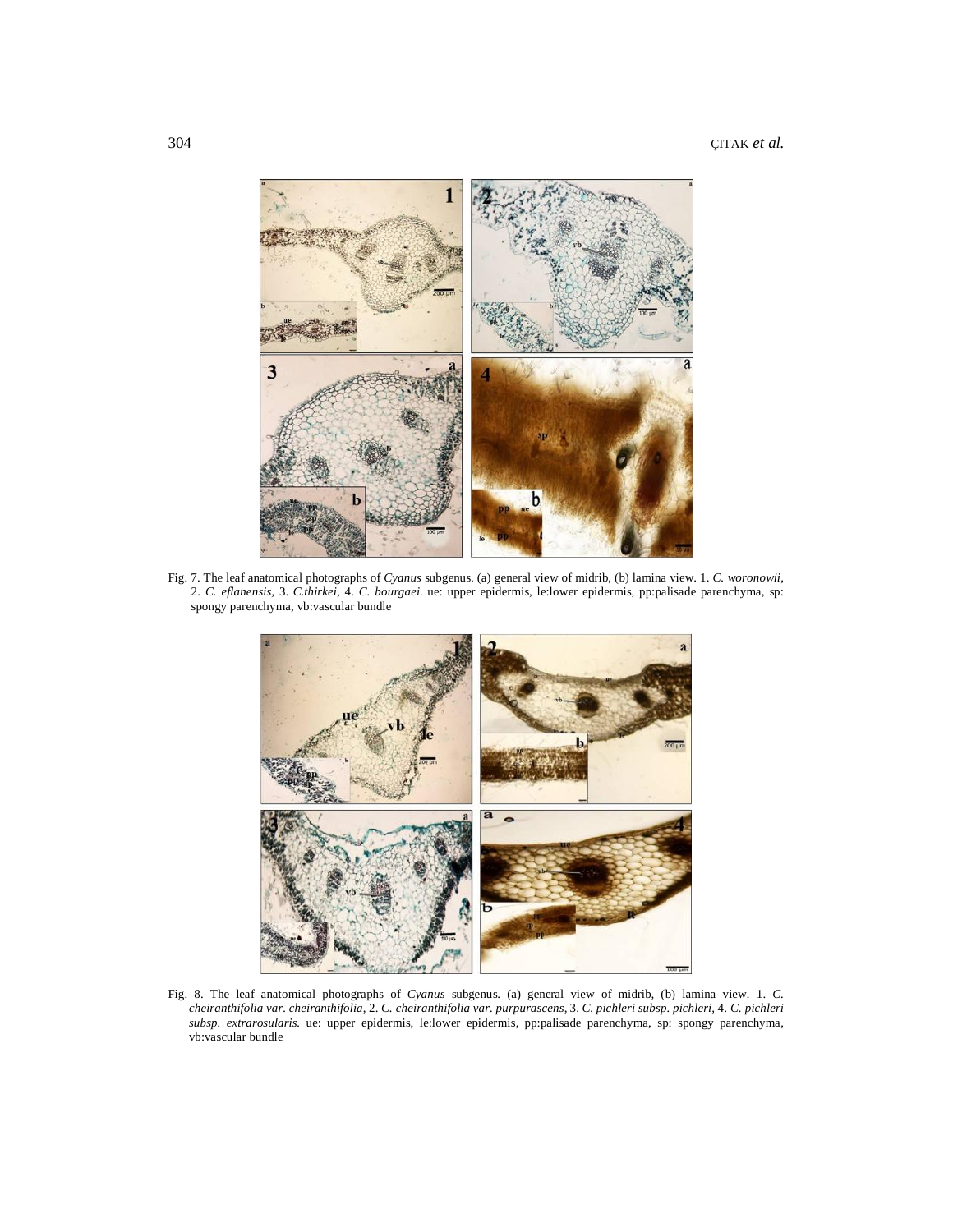

Fig. 9. The leaf anatomical photographs of *Cyanus* subgenus. (a) general view of midrib, (b) lamina view*.* 1. *C. triumfetti subsp. axillaris,* 2. *C. huetii,* 3. *C. mathiolifolia,* 4. *C. germanicopolitana.* ue: upper epidermis, le:lower epidermis, pp:palisade parenchyma, sp: spongy parenchyma, vb:vascular bundle.



Fig. 10**.** The leaf anatomical photographs of *Cyanus* subgenus. (a) general view of midrib, (b) lamina view*.* 1. *C. depressa,*  2. *C. pinardii,* 3. *C. tchihatcheffii,* 4. *C. cyanus.* ue: upper epidermis, le:lower epidermis, pp:palisade parenchyma, sp: spongy parenchyma, vb:vascular bundle.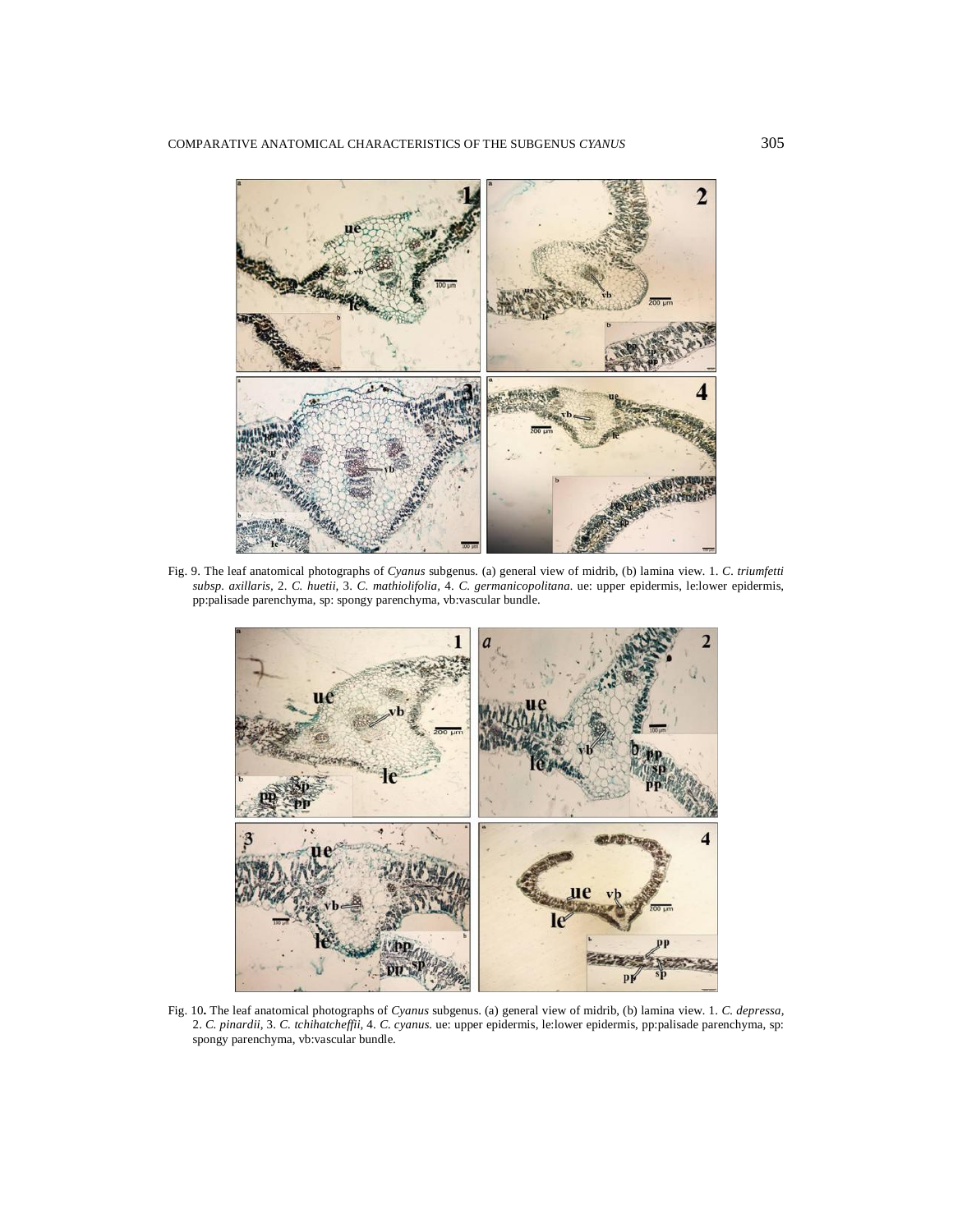

Fig. 11. The combined dendrogram according to anatomical characters of *Cyanus* subgenus

bundles was found to be in an arc shape in all of the studied species of the subgenus *Cyanus* by Çakırlar *et al*. (2005), Özcan *et al*. (2014), Özcan (2018) prior to this study. In the current study, this phenomenon was confirmed. The vascular bundles in the stem were generally arranged as two rings, and especially, those found under the collenchymatic area were bigger than the other vascular bundles. Celik *et al*. (2005, 2008) and Kaya *et al*. (2010) reported that the vascular bundles were scattered in a circular manner as one ring in the stem of some species of *Centaurea*. Clustered sclerenchymatic fibers were located on the upper sides of the vascular bundles in the examined taxa, except in *C. tchihatcheffii*, *C. woronowii*, and *C. thirkei* (Figs 2 and 5). Additionally, a chlorenchymatous tissue below the epidermis was observed in the stem cortex in the examined species. This kind of tissue was reported for the genus *Centaurea* in some previous studies performed by Uysal *et al*. (2005), Celik *et al*. (2005, 2008), and Kaya *et al*. (2010), and the subgenus *Cyanus* by Çakırlar *et al*. (2005), Özcan *et al*. (2014), and Özcan (2018). The stem cortex usually consisted of parenchymatic oval cells with thin walls in all of the examined taxa, but it varied from two to four rows.

It was found that the mesophyll of 17 species were equifacially oriented, with well-developed palisade parenchyma and reduced spongy parenchyma, and in contrast three species were dorsiventrally oriented. According to the observations of Özcan *et al*. (2014), the mesophyll of *C. cheiranthifolia* var. *purpurascens* and *C. woronowii* were equifacial. The present study confirmed that this was true of the mesophyll of *C. cheiranthifolia* var. *purpurascens* (Fig. 8); however, it was not true for *C. woronowii* (Fig. 7).

In the present study, dorsiventral mesophyll was only observed in *C. woronowii* (Fig. 7), *C*. *nigrofimbria* (Fig. 6), and *C. reuteriana* var. *phrygia* (Fig. 6) which grow in moist areas, while equifacial leaves were observed in the other investigated taxa, which mainly grow in the dry habitats of the Irano-Turanian phytogeographic region of Turkey. According to Yentür (2003), equifacial leaves were generally characteristic of xerophytic plants, which was in accordance with the observations made herein.

The varying midrib shape in *Cyanus* species can really contribute the systematics of this subgenus. Özcan *et al*. (2014) and Özcan (2018) reported that there were three vascular bundles in the midrib of *C. cheiranthifolia* var. *purpurascens* and *C. nigrofimbria*, and six in *C. woronowii*, which was in agreement with the results of the current study.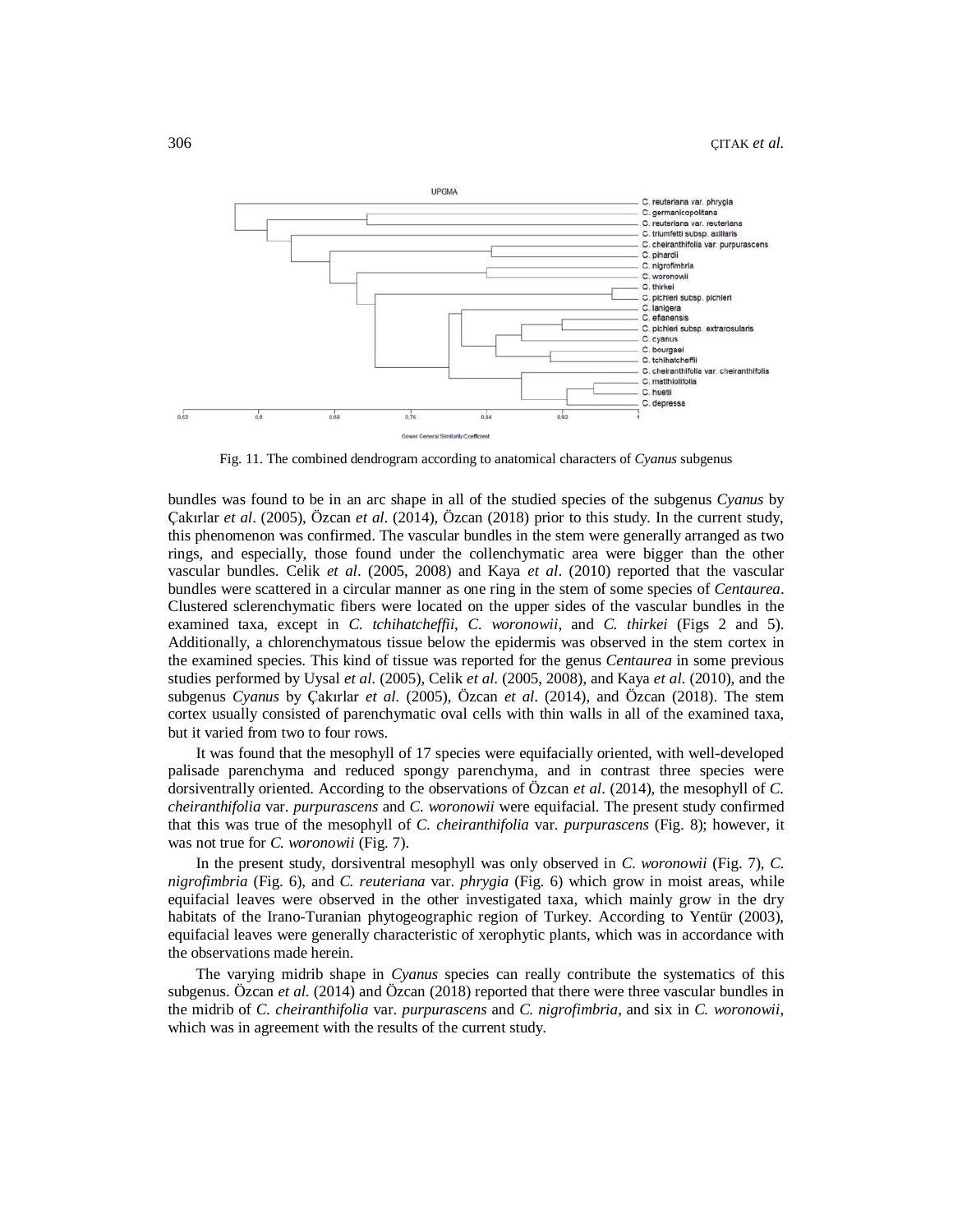The UPGMA dendrogram derived from the anatomical traits of the stem and leaf discriminated the species of the subgenus *Cyanus* (Fig. 11). The positions of *Cyanus* species and their similarities reflected in the clusters were found to be partially agreeable with the previous classification of the subgenus based on the morphological data. *C. nigrofimbria* and *C. woronowii*  were in the same clade according to their mesophyll type. The subspecies and varieties were close to each other in the dendrogram; however, their different positions in the different clusters can be explained by different ecological habitats, such as dry areas or forest ecosystems.

In conclusion, the number of vascularization patterns in stems, mesophyll type, and midrib shape were the most valuable variables for distinguishing the species of the subgenus *Cyanus*. The foliar and stem anatomical characters can help to improve the knowledge on *Cyanus*, separate its species more effectively, remerge the taxa, and provide an important database for future phylogenetic research within the group.

## **Acknowledgments**

The authors wish to thank the Financial Unit of Selçuk University for their support of this study (Project no: 20401103).

# **References**

- Altundağ, E. and Gürdal, B. 2009. Anatomical characteristics of *Centaurea glastifolia* L. (Asteraceae) used as folk medicine in East Anatolia, Istanbul J. Pharm. **40**: 57–64.
- Aydin, Ö., Coşkunçelebi, K., Gültepe, M. and Güzel., M. E. 2013. A contribution to taxonomy of *Centaurea*  including *Psephellus* (Asteraceae) based on anatomical and molecular data, Turk J Bot*.* **37**: 419–427.
- Aydın, R., Dural, H. and Çıtak, B.Y. 2019. *Centaurea cheirolopha* (Fenzl) Wagenitz ve *Centaurea lycopifolia* Boiss. & Kotschy (Asteraceae) Taksonlarının Anatomik ve Mikromorfolojik Karakterlerinin İncelenmesi, Erzincan Üniversitesi Fen Bilimleri Enstitüsü Dergisi **12**(3): 1341–1355 (in Turkish).
- Bentham, G. 1873. Compositae. *In*: Bentham, G., Hooker, J. D. (Eds.), Genera Plantarum. Lovell reeve & co., London, pp. 162-533.
- Bhattacharya, B. and Johri, B.M. 1998. Flowering Plants, Taxonomy and Phylogeny, Springer–Verlag, pp. 526–529.
- Boršić, I., Susanna, A., Bancheva, S. and Garcia-Jacas, N. 2011. *Centaurea* sect. *Cyanus*: Nuclear phylogeny, biogeography, and life-form evolution, Int. J. Plant Sci. **172:** 238–249.
- Çakırlar, N., Çiçek, N., Topaloğlu, S. and Bursalı, B. 2005. Ankara-Gölbaşı'nda yetişen endemik *Centaurea tchihatcheffii* Fisch. *et.* Mey. ve aynı bölgede yer alan *Centaurea deprassa*'nın anatomik Özellikleri. *In*: Boşgelmez, A. (Ed.), Centaurea tchihatcheffii Ankara-Gölbaşı sevgi çiçeği, Bizim büro basımevi, Ankara, pp. 259–278 (in Turkish).
- Celik, S., Uysal, T. and Menemen, Y. 2008. Morphology, anatomy, ecology and palynology of two *Centaurea* species from Turkey, Bangladesh J. Bot. **37**: 67–74.
- Celik, S., Uysal, T., Menemen, Y. and Karabacak, E. 2005. Morphology, anatomy, ecology, pollen and achene structure of *Centaurea consanguinea* DC. (Sect. *Acrolophus*) in Turkey, Int. J. Botany **1:** 85–89.
- Citak, B.Y., Sirin, E., Dural, H. and Ertuğrul, K. 2021. Usefulness of palynomorphological characteristics for the identification of species *Cyanus* Mill. (Asteraceae) in Turkey: a taxonomic approach, Turk J Bot. **45**(1): 43–58.
- De Candolle, A. P. 1838. *Centaurea* In: Prodromus systematis naturalis regni vegetabilis. Treuttel & Würtz, Paris. 6, pp. 565–605.
- Ertuğrul, K., Şirin, E. and Uysal, T. 2018. Taxonomic revision of subgenus *Cyanus* (*Centaurea*, Asteraceae). Abstract book of 1st International Congress on Plant Biology, Konya, 19 pp.

Esau, K. 1977. Anatomy of Seed Plants. 2'ed. New York.

Greuter, W. 2003. The Euro+Med treatment of Cardueae (Compositae) – generic concepts and required new names, Willdenowia **33**: 49–61.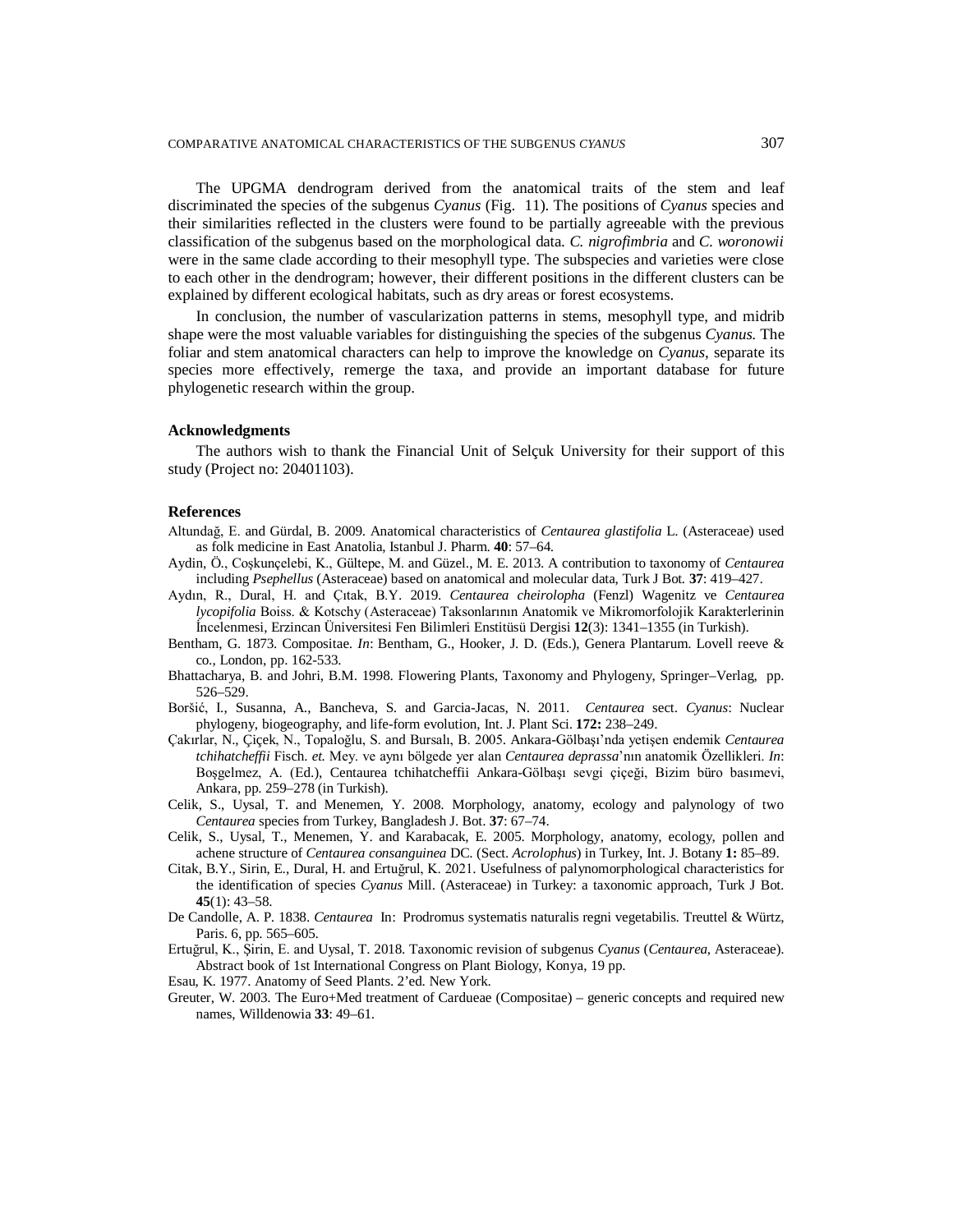- Greuter, W. 2008. Med–checklist: A critical inventory of vascular plants of the circum–Mediterranean countries 2. Dicotyledones (Compositae). OPTIMA, Palermo et Conservatoire Botanique de la Ville de Genève, Geneva.
- Gower, J.C. 1971. A general coefficient of similarity and some of its properties, Biometrics **27**: 857–871.
- Hellwig, F. H. 2004. Centaureinae (Asteraceae) in the Mediterranean history of ecogeographical radiation, Plant Sys Evo. **246**: 137–162.
- Hilpold, A., García-Jacas, N., Vilatersana, R. and Susanna, A. 2014a. Taxonomical and nomenclatural notes on *Centaurea*: A proposal of classification, a description of new sections and subsections, and a species list of the redefined section *Centaurea*, Collect Bot. **33**:1–29.
- Hilpold, A., Vilatersana, R., Susanna, A., Meseguer, A. S., Boršıc, I., Constantınıdıs, T., Filigheddu, R., Romaschenko, K., Suarez-Santıago, V. N., Tugay, O., Uysal, T., Pfeıl, B. E. and Garcia-Jacas, N. 2014b. Phylogeny of the *Centaurea* group (*Centaurea*, Compositae)–geography is a better predictor than morphology, Mol. Phylogenet. Evol. **77**: 195–215.
- Janaćković, P., Gavrilović, M., Rančić, D., Dajić- Stevanović, Z., Giweli, A. A. and Marin, P. D. 2019a. Comparative anatomical investigation of five *Artemisia* L. (Anthemideae, Asteraceae) species in view of taxonomy, Braz J Bot. **42**(1): 135–147.
- Janaćković, P., Sussana, A. and Marin, P. D. 2019b. Micromorphology and anatomy in systematics of Asteraceae An old-fashioned approach, Biol Nyssana. **10**(2): 77–85.
- Johansen, D. A. 1940. Plant Microtechnique, New York, McGraw-Hill, 523 pp.
- Kaya, Z., Orcan, N., Binzet, R. and Genç, Y. 2000. The exterior-interior morphological characteristics and the palynological properties of endemic *Centaurea zeybekii* Wagenitz. Second Balkan Botanical Congress, Istanbul.
- Lersten, N.R. and Curtis, J.D. 1997. Anatomy and distribution of foliar idioblasts in *Scrophularia* and *Verbascum* (Scrophulariaceae), Am J Bot. **84**: 1638–1645.
- Makbul, S., Türkmen, Z., Coskunçelebi, K. and Beyazoglu, O. 2008. Anatomical and pollen characters in the genus *Epilobium* L. (Onagraceae) from Northeast Anatolia, Acta Biol Cracov Bot. **50**: 57–67.
- Metcalfe, C. R. and Chalk, L. 1950. Anatomy of the Dicotyledons, II. Oxford University Press.
- Metcalfe, C. R. and Chalk, L. 1957. Anatomy of the Dicotyledons. Clarendon Press, Oxford.
- Metcalfe, C. R. and Chalk, L. 1979. Anatomy of Dicotyledones I, Oxford. University Press, pp. 783–803.
- Miller, P. 1754. The gardeners dictionary, abr, John & James Rivington, London.
- Negaresh, K. 2018. A new combination in the genus *Cyanus* (Asteraceae: Cardueae, Centaureinae), Candollea **73:** 101–104.
- Olšavská, K., Perný, M., Kučera, J. and Hodalova, I. 2011. Biosystematic study of the *Cyanus triumfetti*  group in Central Europe, Preslia **83**: 99–110.
- Olšavská, K., Perný, M., Mártonfi, P. and Hodálová, I. 2009. *Cyanus triumfetti* subsp. *triumfetti* (Compositae) does not occur in the western Carpathians and adjacent parts of Pannonia: karyological and morphological evidence, Nord J Bot. **27**: 21–36.
- Özcan, M. 2018. Anatomical and micromorphological investigations on some *Centaurea* Asteraceae, Cardueae taxa from NE Anatolia, Biodicon **11**(2): 29–41.
- Özcan, M. 2013. Türkiye' de Yetişen *Psephellus pulcherrimus* (syn: *Centaurea pulcherrima* var. *freynii*) (Cardueae, Asteraceae)' un Morfolojik ve Anatomik Özellikleri, ACU J For Fac. **14**(1): 104–112 (in Turkish).
- Özcan, M., Unver, M. C. and Eminagaoglu, O. 2014. Comparative anatomical and ecological investigations on some *Centaurea* (Asteraceae) taxa from Turkey and their taxonomic significance, Pak J Bot. **46**(4): 1287–1301.
- Özörgücü, B., Gemici, Y. and Türkan, I. 1991. Karşılaştırmalı Bitki Anatomisi. İzmir: Ege Üniversitesi Fen Fakültesi Yayını (in Turkish).
- Şirin, E., Ertuğrul, K. and Uysal, T. 2017. Achene micromorphology of the genus *Cyanus* Mill. (Compositae) in Turkey and its taxonomic importance, Phytotaxa **313**: 77–90.
- Şirin, E., Bozkurt, M., Uysal, T. and Ertuğrul, K. 2019. Karyomorphological features of Turkish *Centaurea* (Subgenus *Cyanus*/Asteraceae) species and its taxonomic importance, Turk J Bot. **43**(4): 538–550.
- Sneath, P.H. and Sokal, R.R. 1973. Numerical taxonomy. The principles and practice of numerical classification. W.H. Freeman & Co.,San Francisco, 573 pp.